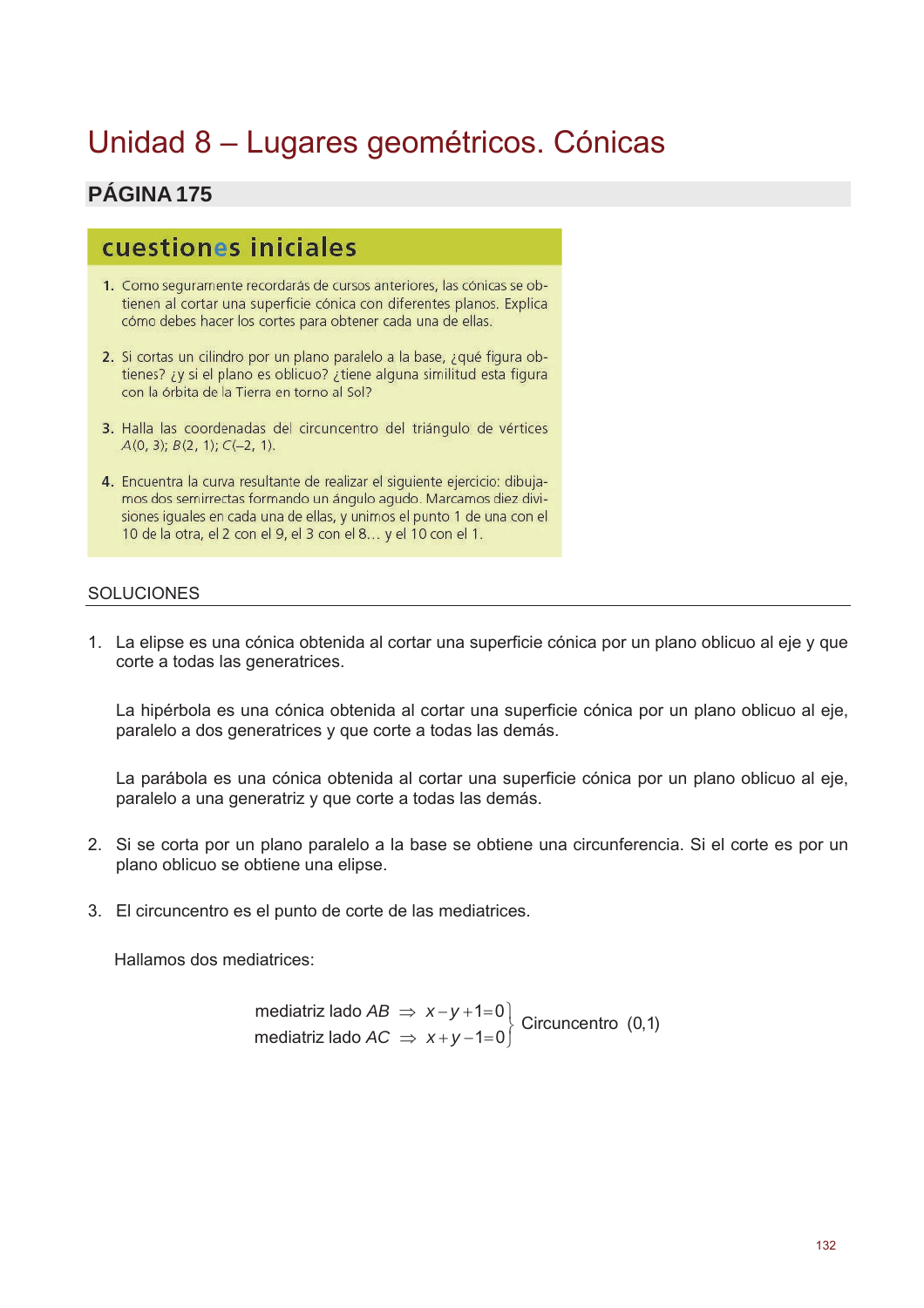4. Como puede observarse el dibujo, la curva obtenida es una parábola.

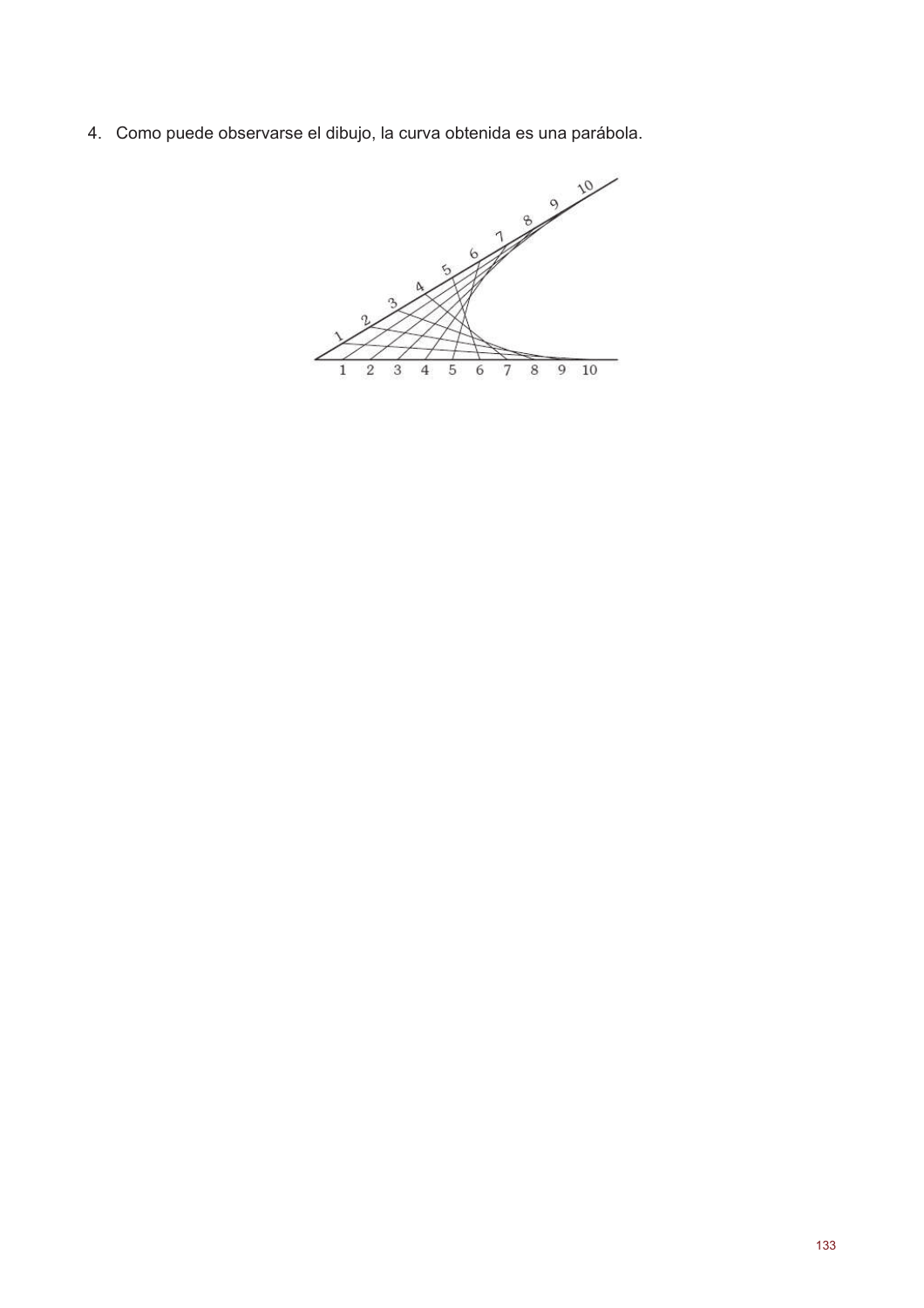- Utiliza esta estrategia en la resolución de los siguientes problemas:
	- 1. Un paso difícil. En la subida a un pico de montaña hay que pasar por un sendero muy estrecho en el que resulta imposible que se crucen dos personas, a excepción de un lugar al lado del camino en el que hay una pequeña cueva donde tan sólo cabe una persona. Un fin de semana en el que suben muchos montañeros, coinciden dos grupos. Uno de ellos, compuesto por dos montañeros, está subiendo al pico, mientras el otro, compuesto por tres, está bajando. ¿Cómo puede organizarse el paso de los montañeros para que cada grupo pueda seguir su camino sin que ninguno tenga que retroceder?
	- 2. Una abeja golosa. Sobre una mesa hay 25 monedas, cada una de las cuales contiene una gota de miel, colocadas como indica la figura. Viene volando una abeja y se posa sobre una de las monedas para comerse la gota de miel. Como es muy golosa, quiere comerse todas las gotas, pero para ello debe pasar de una moneda a otra y no pisar dos veces una misma moneda. ¿Podrá hacerlo?



3. La magia de los números. Toma un número cualquiera de tres cifras diferentes, por ejemplo, 472. Dale la vuelta: 274. Resta el menor del mayor: 472 - 274 = 198. Invierte este número: 891. Suma los dos últimos y obtienes:

 $198 + 891 = 1089$ 

¿Ocurre lo mismo con cualquier número de tres cifras distintas?

#### **SOLUCIONES**

1. Los pasos a seguir son los siguientes, llamando AB a los montañeros que suben y abc a los que bajan.

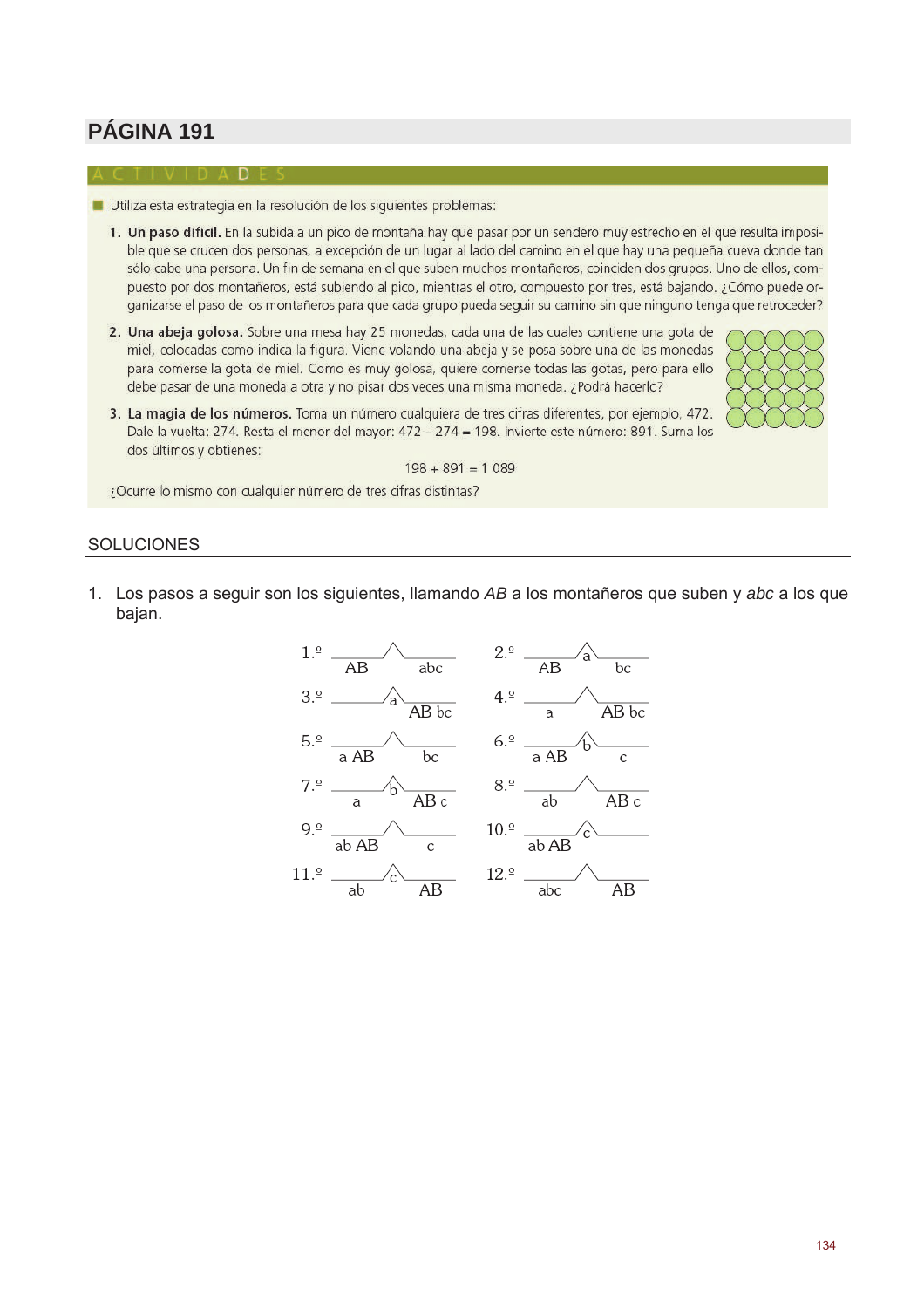2. Señalamos las monedas con C y X.

• Consideramos el caso de que sólo tengamos 9 monedas.

En este caso hay 5 caras C y 4 cruces X.

Si la abeja parte de una moneda marcada con C, puede hacer el recorrido:

**CXCXCXCXC** 

Pero si parte de una moneda marcada con X, no puede: XCXCXCXC... falta una C.

• En nuestro caso hay 13 caras C y 12 cruces X.

Si la abeja parte de una moneda marcada con C, es posible el recorrido, pero si la abeja parte de una moneda marcada con X no es posible.

3. La solución queda:

Sea el número inicial  $xyz \Rightarrow (100x+10y+z)-(100z+10y+x)=100(x-z)+(z-x)$ 

 $\text{Si} x > z \Rightarrow z - x < 0 \Rightarrow$  hay que escribir la expresión anterior de la forma:

 $(x-z-1)100+100+(z-x)=(x-z-1)100+9.10+(10+z-x)$ 

- La 1.<sup>ª</sup> cifra de este número es :  $x z 1$ .
- La 2.ª cifra de este número es : 9.
- La 3.ª cifra de este número es :  $10+z-x$ .

Observamos que  $(x-z-1)+(10+z-x)=9$ , es decir, la  $1^a+3^a$  siempre da 9 y la  $2^a$  también da 9. Luego siempre se cumple el resultado del problema.

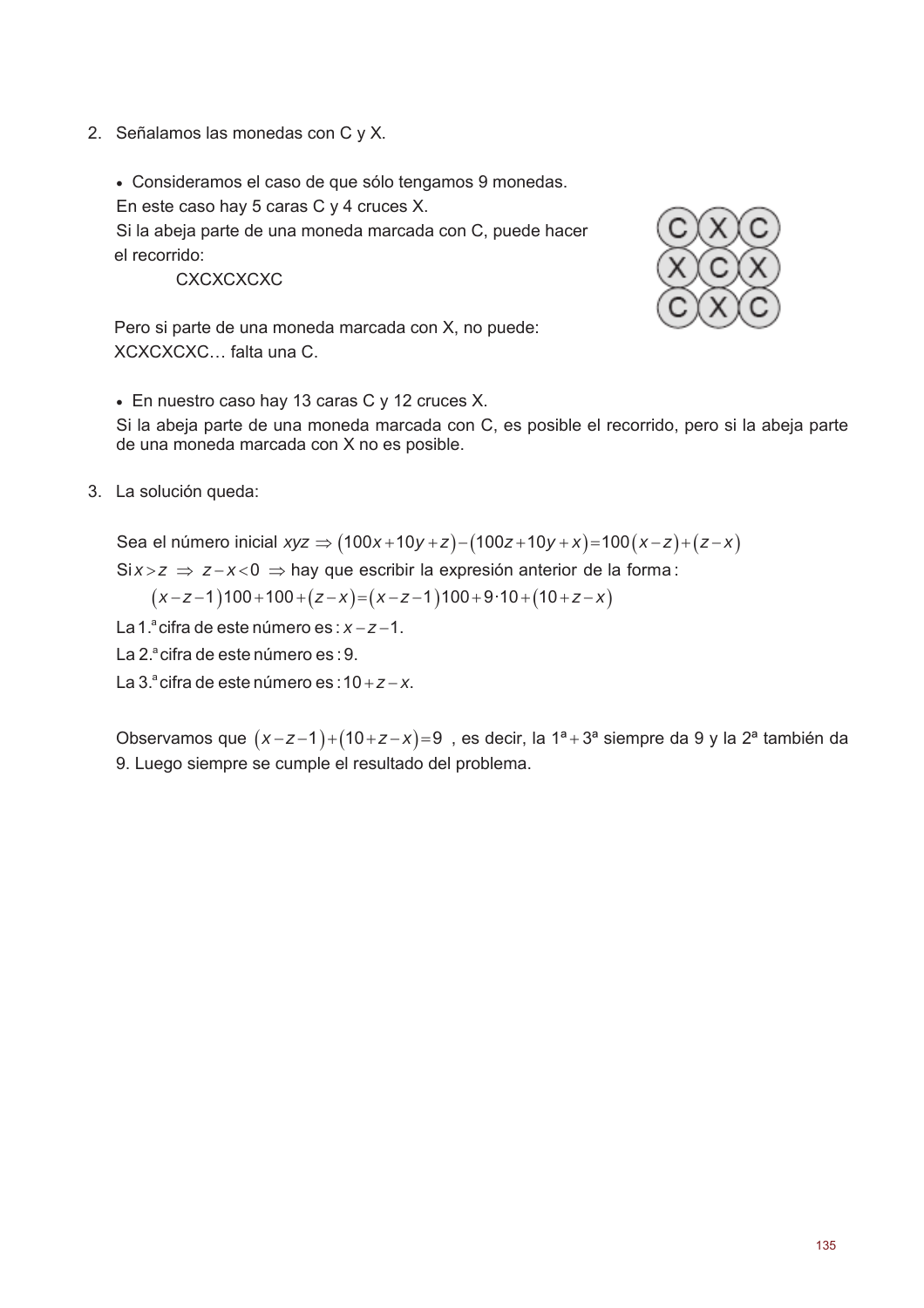# **ACTIVIDADES FINALES**

## **EJERCICIOS Y PROBLEMAS**

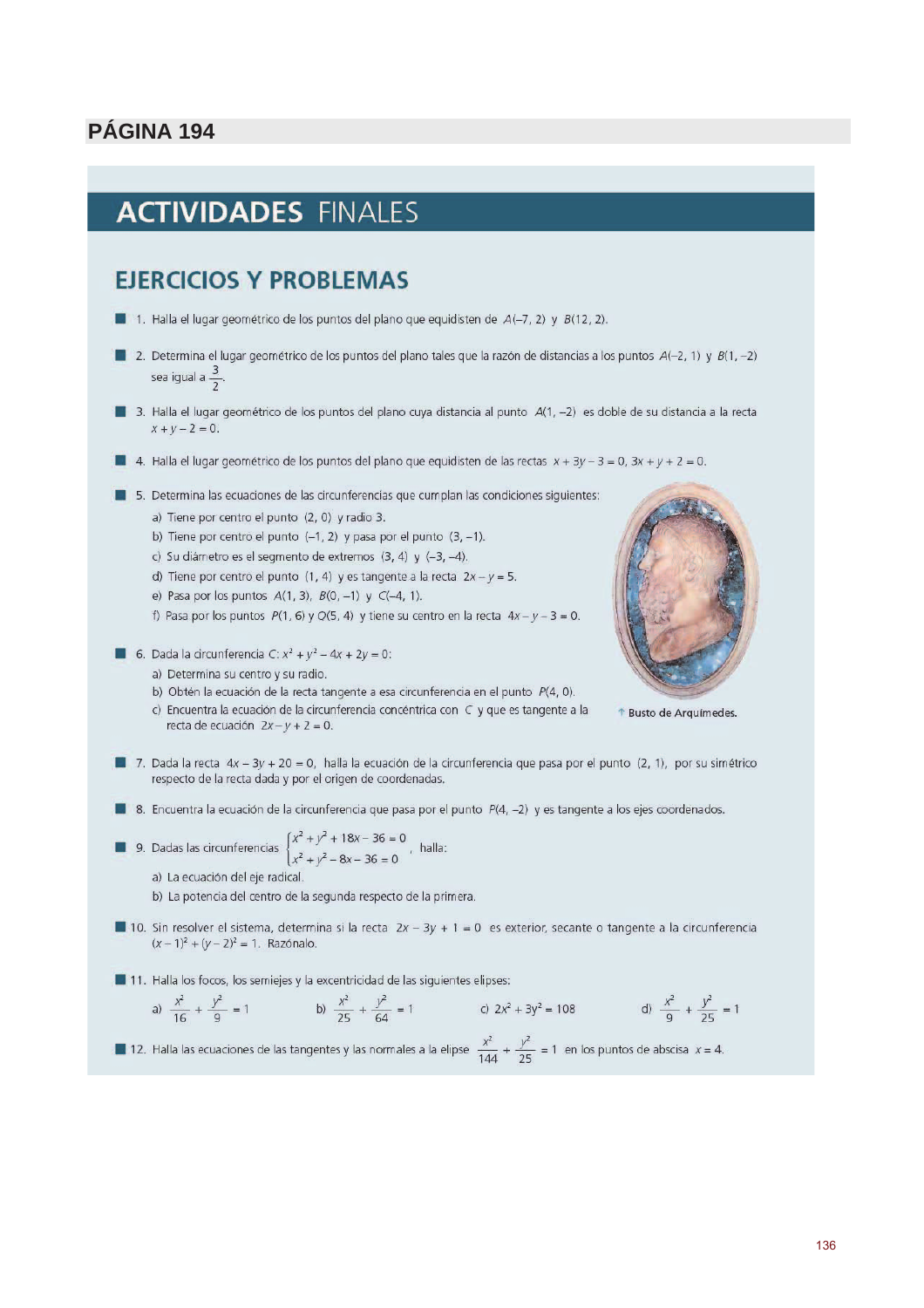#### **SOLUCIONES**

- 1. Queda del siguiente modo:
	- Sea  $P(x, y)$  un punto genérico del lugar geométrico buscado. Dicho punto debe cumplir:

$$
d(P,A)=d(P,B)
$$

De donde:

$$
\sqrt{(x+7)^2 + (y-2)^2} = \sqrt{(x-12)^2 + (y-2)^2}
$$

Elevando ambos miembros al cuadrado y operando obtenemos:

$$
38x - 95 = 0
$$

que es el lugar geométrico buscado.

· Podíamos haber hecho el problema viendo que esta definición de lugar geométrico se ajusta a la mediatriz del segmento AB.

- 2. La solución queda:
	- Sea  $P(x, y)$  un punto genérico del lugar geométrico buscado. Dicho punto debe cumplir:

$$
\frac{d(P,A)}{d(P,B)} = \frac{3}{2}
$$

Expresando las distancias en coordenadas cartesianas y operando se obtiene la siguiente ecuación del lugar geométrico:

$$
5x^2 + 5y^2 - 34x - 28y + 25 = 0
$$

Este lugar geométrico es la circunferencia de centro  $\left(\frac{17}{5},\frac{14}{5}\right)$  y radio  $\sqrt{\frac{72}{5}}$ .

3. Sea  $P(x, y)$  un punto genérico del lugar geométrico buscado. El desarrollo de la relación  $d(P,A)=2d(P,r)$ , nos conduce a la ecuación:

$$
x^2 + y^2 + 4xy - 6x - 12y + 3 = 0
$$

La ecuación anterior es una hipérbola.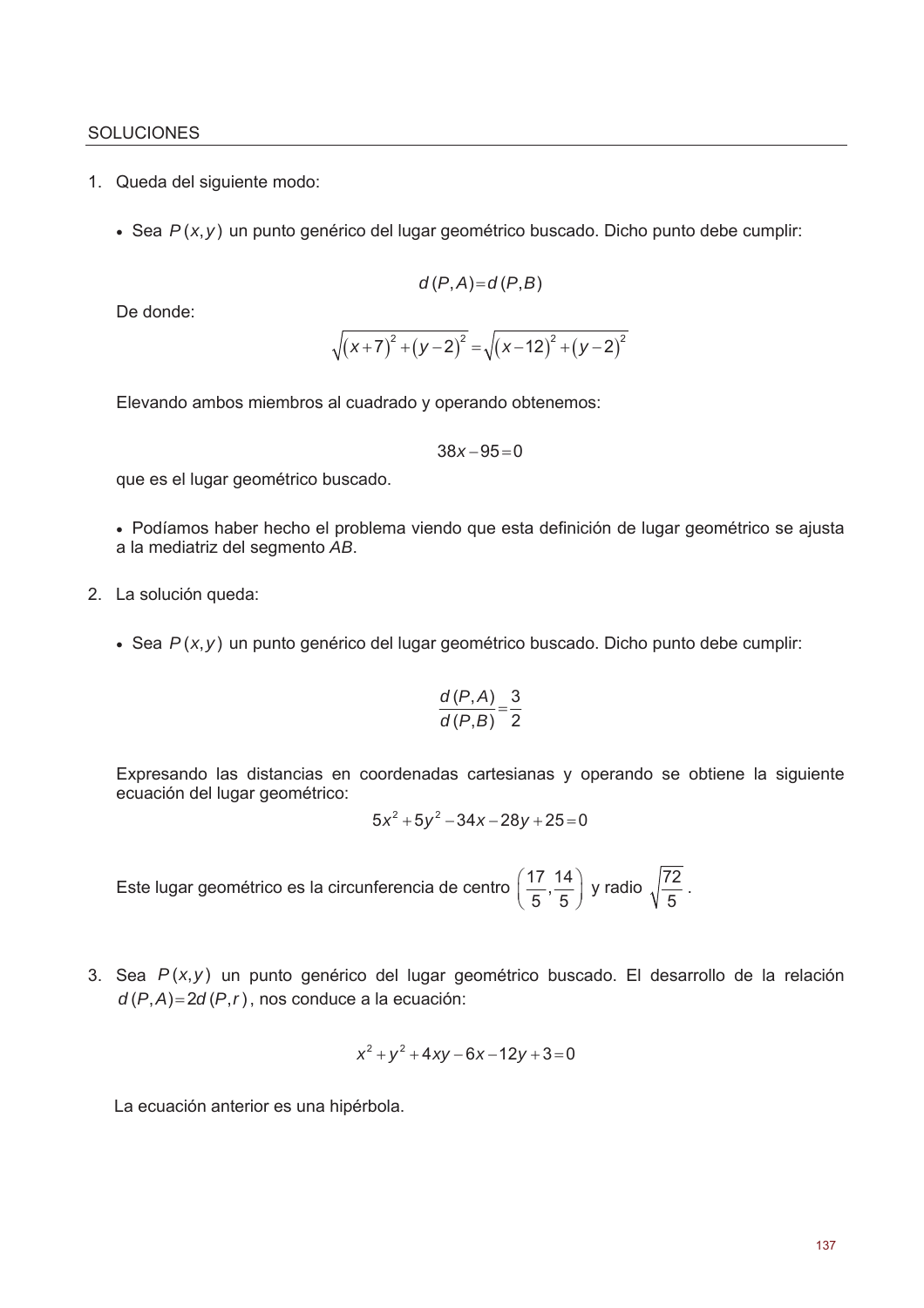4. Sea  $P(x, y)$  un punto genérico del lugar geométrico buscado. Debe verificar:  $d(P,r)=d(P,s)$ . es decir:

$$
\left| \frac{x+3y-3}{\sqrt{1^2+3^2}} \right| = \left| \frac{3x+y+2}{\sqrt{3^2+1^2}} \right|
$$

El lugar geométrico buscado son las rectas de ecuaciones:

$$
2x-2y+5=0
$$
  

$$
4x+4y-1=0
$$

Estas rectas son las bisectrices de los ángulos que forman las rectas dadas.

- 5. Queda del siguiente modo:
	- a) La circunferencia tiene de ecuación:  $(x-2)^2 + (y-0)^2 = 3^2$  o bien desarrollando obtenemos la forma siguiente :  $x^2 + y^2 - 4x - 5 = 0$ .
	- b) La circunferencia tiene por centro el punto  $C(-1,2)$  y por radio  $r = \sqrt{4^2 + (-3)^2} = 5$ . Por tanto su ecuación es:  $(x+1)^2 + (y-2)^2 = 25$ .
	- c) La circunferencia tiene por centro el punto medio de los extremos del diámetro  $C(0,0)$  y por radio  $r = 5$ . Su ecuación es:  $x^2 + y^2 = 25$ .

d) La circunferencia tiene por centro el punto  $C(1,4)$  y por radio  $r = d(C)$ , recta tangente) $=\frac{7}{\sqrt{5}}$ .

Por tanto su ecuación es:  $(x-1)^2 + (y-4)^2 = \left(\frac{7}{\sqrt{5}}\right)^2$ .

La circunferencia buscada tendrá por centro el circuncentro del triángulo de vértices ABC. Para hallar el circuncentro hallamos dos mediatrices de este triángulo y el punto en que se cortan:

mediatriz AB 
$$
\Rightarrow
$$
 2x+8y-9=0  
mediatriz BC  $\Rightarrow$  2x-y+4=0  
Centro  $\left(-\frac{23}{18}, \frac{13}{9}\right)$  Radio = 2,76

La ecuación de la circunferencia es:  $\left(x+\frac{23}{18}\right)^2+\left(y-\frac{13}{9}\right)^2=(2,76)^2$ 

e) Su centro estará en el punto de intersección de la recta dada con la mediatriz del segmento PO:

mediatriz PQ 
$$
\Rightarrow
$$
 2x-y-1=0 [Centro (1,1)  
recta dada  $\Rightarrow$  4x-y-3=0] radio=d(C,P)=5

La ecuación de la circunferencia es:  $(x-1)^2 + (y-1)^2 = 25$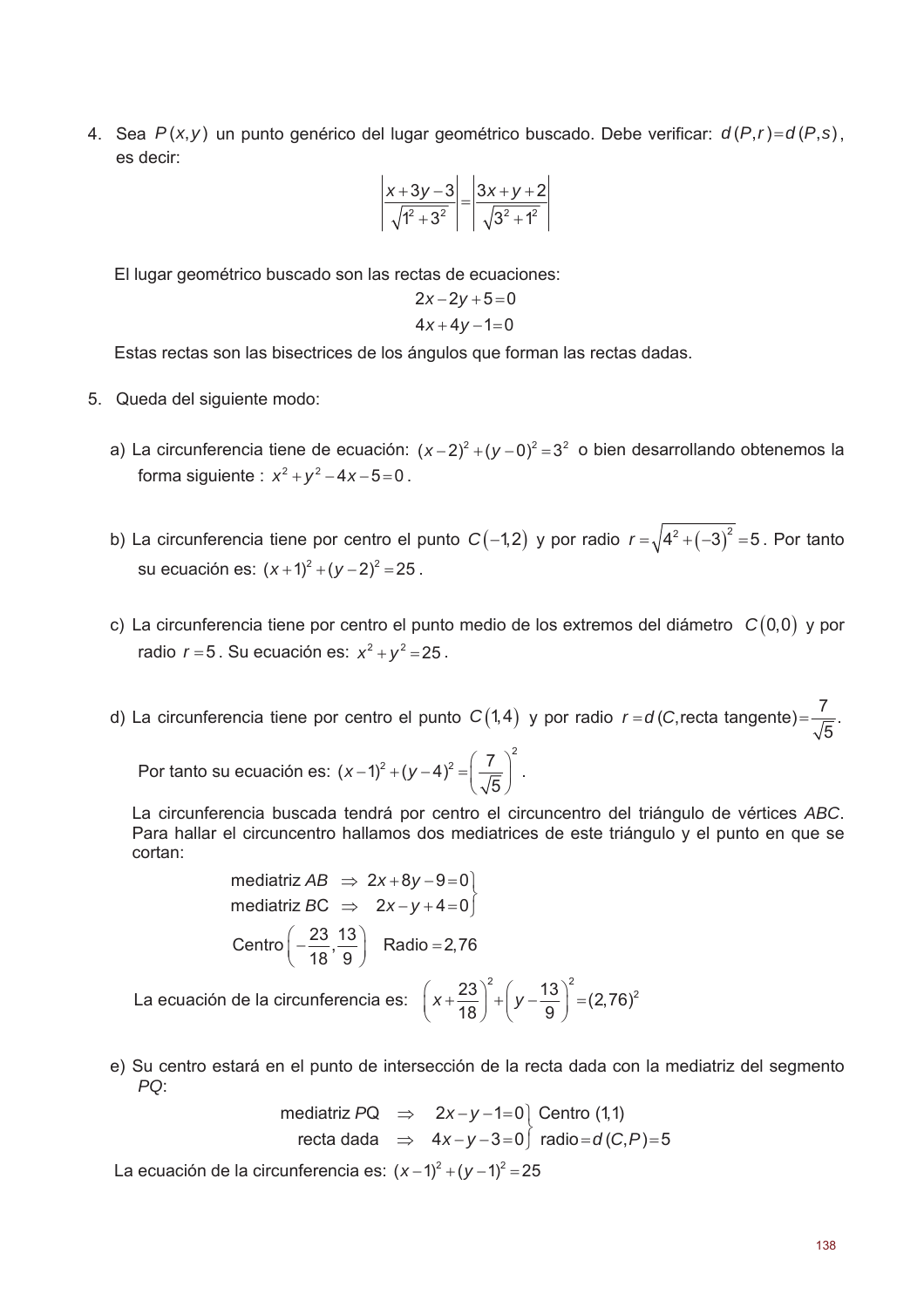- 6. Las soluciones quedan:
	- a) La ecuación de esta circunferencia se puede escribir en la forma:  $(x-2)^2 + (y+1)^2 = 5$ . Por tanto su centro es  $C(2,-1)$  y su radio es  $r = \sqrt{5}$ .
	- b) La recta tangente en el punto  $P(4,0)$  pasará por el punto P y es perpendicular a la recta que pasa por C y P, por tanto su ecuación es:  $2x+y-8=0$ .
	- c) La circunferencia concéntrica con C tendrá el mismo centro que ésta, es decir, el punto C(2,-1) y su radio es la distancia del centro a la recta tangente,  $r = \frac{7}{\sqrt{5}}$ . Su ecuación será de la forma:  $(x-2)^2 + (y+1)^2 = \frac{49}{5}$ .
- 7. El simétrico de  $P(2,1)$  respecto a la recta dada es el punto  $Q(-6,7)$ . La ecuación de la circunferencia que pasa por  $P(2,1)$ ,  $Q(-6,7)$  y el origen  $O(0,0)$  tiene por centro el circuncentro del triángulo de vértices POO y por radio la distancia desde el centro a uno de los vértices, es decir:

Centro 
$$
\left(-\frac{5}{4}, 5\right)
$$
 Radio  $=\frac{5\sqrt{17}}{4}$  cuya ecuación es  $\left(x + \frac{5}{4}\right)^2 + \left(y - 5\right)^2 = \left(\frac{5\sqrt{17}}{4}\right)^2$ 

8. La circunferencia tangente a los ejes coordenados tendrá por centro  $C(a, -a)$  y su radio valdrá a unidades. Como ha de pasar por el punto P dado, podemos escribir:

$$
d(C,P)
$$
=radio= $\sqrt{(a-4)^2+(-a+2)^2}$ =a

Operando obtenemos dos circunferencias:

- $C_1$  = centro (2, 2) y radio = 2 cuya ecuación queda:  $(x-2)^2 + (y+2)^2 = 4$  $C_2$  = centro (10, -10) y radio = 10 cuya ecuación queda:  $(x-10)^2 + (y+10)^2 = 100$
- 9. La solución es:
	- a) El eje radical es la recta  $x=0$ .
	- b) La potencia pedida es  $-52$ .
- 10. Esta circunferencia tiene por centro el punto  $C(1,2)$  y por radio 1 unidad.

Hallamos la distancia del centro a la recta dada y obtenemos:  $d(C, recta) = \frac{3}{\sqrt{13}} = 0,83 <$ radio

Por tanto, como lo distancia del centro a la recta dada es menor que el radio, la recta dada es secante a la circunferencia.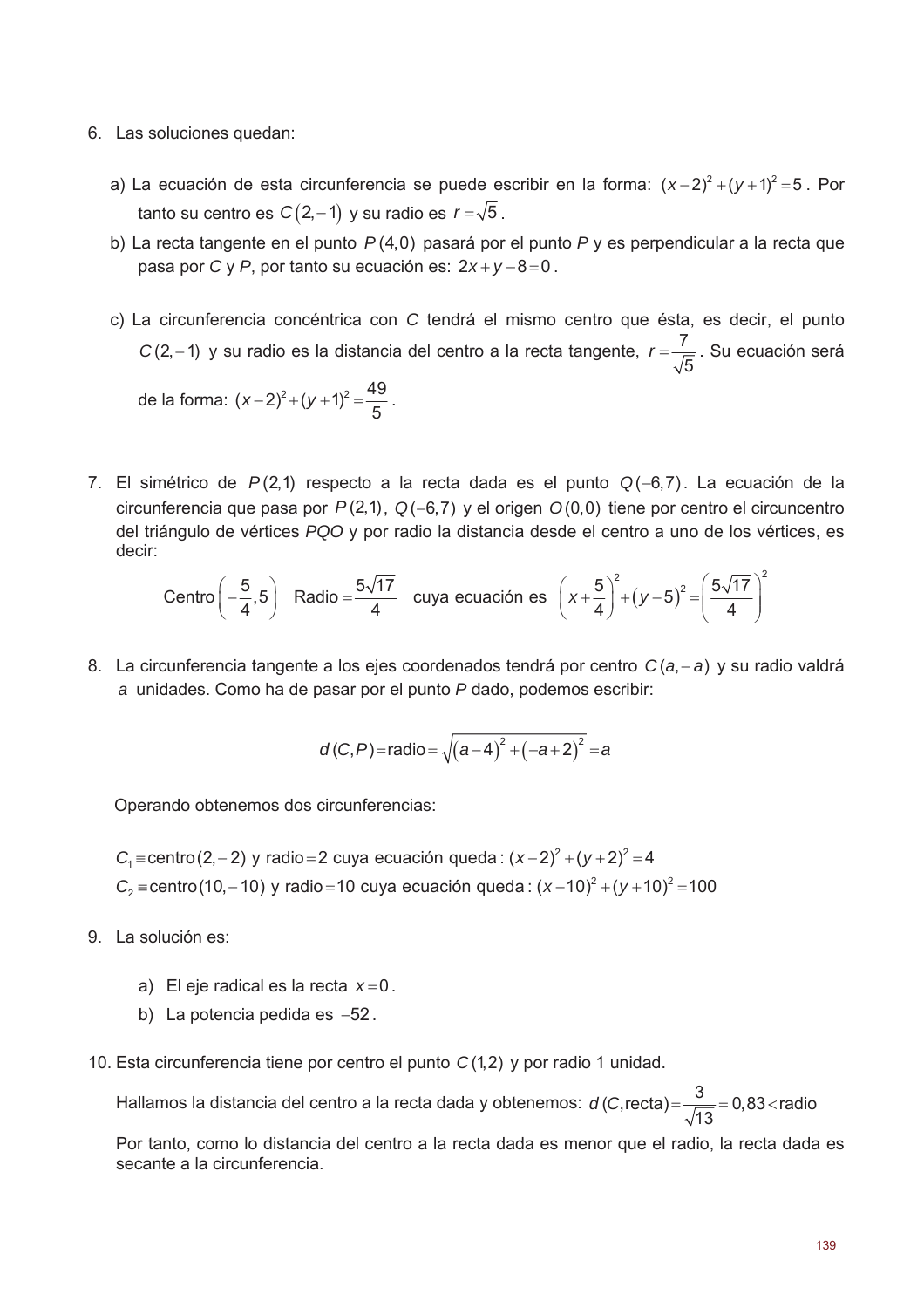- 11. En cada uno de los casos queda:
	- a) Focos:  $F(\sqrt{7},0)$   $F'(-\sqrt{7},0)$  Semiejes:  $a=4$   $b=3$  Excentricidad:  $e=\frac{\sqrt{7}}{4}=0,6614$
	- b) Focos:  $F(0,6,25)$   $F'(0,-6,25)$ Semiejes:  $a=8$   $b=5$ Esta elipse tiene como eje mayor el OY Excentricidad:  $e = \frac{6,25}{8} = 0,781$
	- c) Escribimos la ecuación reducida:  $\frac{x^2}{54} + \frac{y^2}{36} = 1$ Focos:  $F(4, 24; 0)$   $F'(-4, 24; 0)$  Semiejes:  $a=7,35$   $b=6$  Excentricidad:  $e=0,58$
	- d) Esta elipse tiene como eje mayor el OY Focos:  $F(0,4)$   $F'(0,-4)$  Semiejes:  $a=5$   $b=3$  Excentricidad:  $e=0,8$
- 12. Hallamos las rectas pedidas en los puntos  $P(4; 4, 71)$  y  $Q(4; -4, 71)$ .

| Las ecuaciones de las rectas tangentes son: | Recta tangente en P: $y-4,71=-0,147(x-4)$<br>Recta tangente en Q: $y + 4,71 = -0,147(x-4)$ |
|---------------------------------------------|--------------------------------------------------------------------------------------------|
| Las ecuaciones de las rectas normales son:  | Recta normal en P: $y-4,71=\frac{1}{0.147}(x-4)$                                           |
|                                             | Recta normal en Q: $y + 4,71 = \frac{1}{0.147}(x-4)$                                       |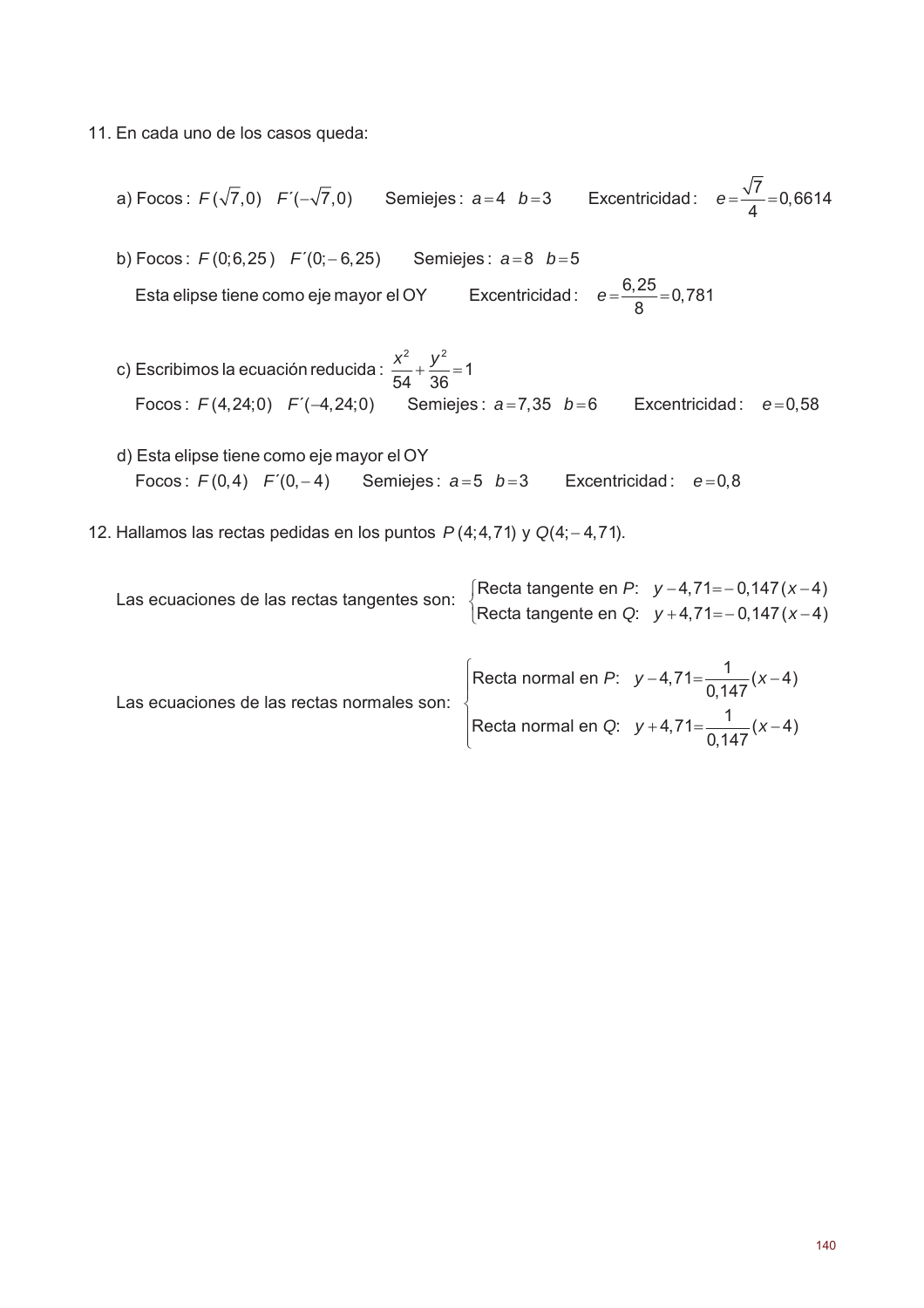13. Averiqua las ecuaciones reducidas de las elipses de eje mayor en OX que cumplan las condiciones siquientes:

a) La distancia focal es 3 cm y el semieje menor 4 cm. b) Pasa por el punto (6, 4) y el semieje mayor es 10.

- c) Pasa por el punto  $(3, 4)$  y su excentricidad es  $\frac{3}{5}$
- 14. Halla la ecuación del lugar geométrico de los puntos del plano cuya suma de distancias a los puntos  $(12, 0)$  y  $(-12, 0)$  es 26 unidades. ¿Qué cónica obtienes? Halla sus elementos.



- 15. Halla la ecuación reducida de la elipse que pasa por los puntos (2, 0) y  $\left(1, \frac{1}{3}\right)$ . Encuentra las ecuaciones de las tangentes en esos puntos.
- 16. Halla los focos, los semiejes, la excentricidad y las asíntotas de las hipérbolas siguientes:

a) 
$$
\frac{x^2}{36} - \frac{y^2}{64} = 1
$$
 b)  $\frac{x^2}{25} - \frac{y^2}{4} = 1$  c)  $4x^2 - y^2 = 4$  d)  $x^2 - 4y^2 = 9$ 

- 17. Si la ecuación de una hipérbola es xy = 32, ¿cuáles son las ecuaciones de sus asíntotas? ¿y las de los ejes de la cónica? ¿Cuáles son las coordenadas de los focos?
- 18. ¿Cuánto ha de valer a para que  $ax^2 9y^2 = 4$  represente una hipérbola equilátera? Halla la ecuación del semieje.
- 19. Dibuja la hipérbola  $2x^2 y^2 = 9$  previo cálculo de vértices, focos y asíntotas. Halla las ecuaciones de la tangente y la normal en el punto de la hipérbola de abscisa 3 y ordenada positiva.

■ 20. Halla las ecuaciones de las hipérbolas de focos en OX que cumplan las siguientes condiciones:

- a) Tiene un vértice en el punto (6, 0) y una de sus asíntotas es la recta  $4x 3y = 0$ .
	- b) Pasa por los puntos  $(3, 0)$  y  $(5, -3)$ .
	- c) Pasa por el punto (12 $\sqrt{2}$ , 5) y su distancia focal es 26 unidades.
	- d) Pasa por el punto  $P(-10, 4)$  y su excentricidad vale  $\frac{\sqrt{5}}{2}$
- 21. Halla las ecuaciones de las parábolas sujetas a las siguientes condiciones:
	- a) Tiene por foco el punto (0, 2) y por directriz la recta  $y + 4 = 0$ .
	- b) Tiene por vértice el punto  $(3, 4)$  y por directriz la recta  $x = 0$ .
	- c) Tiene por vértice el punto  $(2, -4)$ , por eje la recta  $x = 2$  y pasa por el punto  $A(8, -7)$ .
- 22. Halla la ecuación de la parábola de eje paralelo a OX y que pasa por los puntos P(6, 1), Q(-2, 3) y R(16, 6).
- 23. Halla el eje, la directriz, el foco y el vértice de la parábola  $y = x^2 + 2x 15$ .
- 24. Halla las ecuaciones de la tangente a la parábola  $y = x^2 3x + 3$  en los puntos en que su ordenada es igual a su abscisa.
- 25. Halla los elementos de cada una de las siguientes parábolas y represéntalas: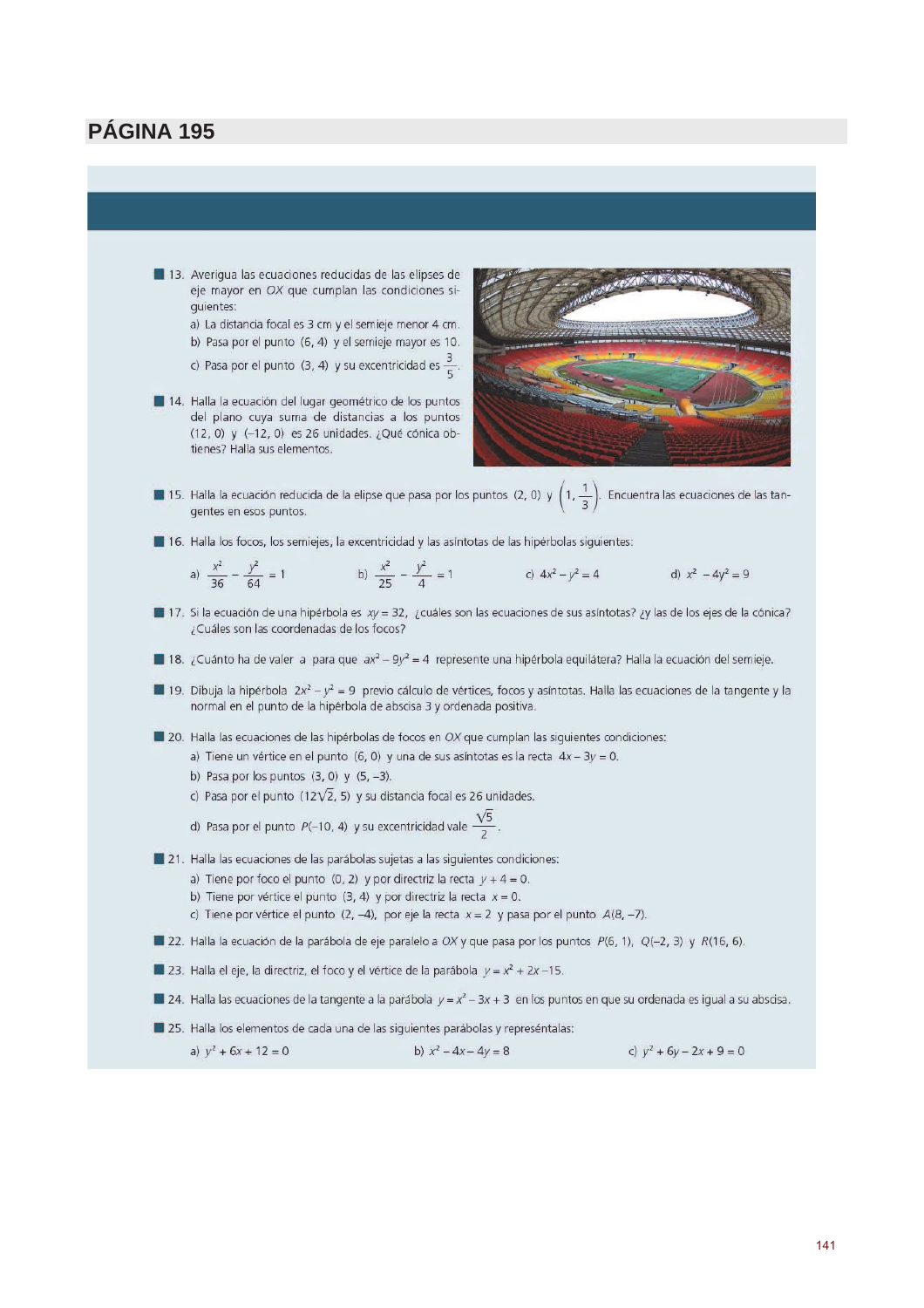13. La ecuación de la elipse pedida se presenta de la misma forma:  $\frac{x^2}{a^2} + \frac{y^2}{b^2} = 1$ . Imponiendo las condiciones dadas obtenemos:

a) 
$$
c = \frac{3}{2}
$$
;  $b = 4 \Rightarrow a^2 = \frac{73}{4}$  donde la ecuación queda :  $\frac{x^2}{\frac{73}{4}} + \frac{y^2}{16} = 1$ 

b)  $\frac{36}{a^2} + \frac{16}{b^2} = 1$ <br> $a = 10$   $\Rightarrow$   $\frac{a^2 = 100}{b^2 = 25}$  donde la ecuación queda:  $\frac{x^2}{100} + \frac{y^2}{25} = 1$ 

c) 
$$
\frac{9}{a^2} + \frac{16}{b^2} = 1
$$
  
 $\frac{c}{a} = \frac{3}{5}$   
 $a^2 = b^2 + c^2$   
 $\left.\begin{array}{c}\n a^2 = 34 \\
 b^2 = \frac{544}{25}\n \end{array}\right.$  donde la ecuación queda :  $\frac{x^2}{34} + \frac{y^2}{\frac{544}{25}} = 1$ 

14. El lugar geométrico buscado es una elipse de eje mayor OX y centrada en el origen de coordenadas, de la que conocemos  $c = 12$ ;  $2a = 26$ . Por tanto:

$$
a^2 = b^2 + c^2 \implies 13^2 = b^2 + 12^2 \implies b^2 = 25 \implies
$$
 La elipse queda :  $\frac{x^2}{169} + \frac{y^2}{25} = 1$ 

15. Suponiendo que la elipse tiene como eje mayor OX, su ecuación es de la forma:  $\frac{x^2}{a^2} + \frac{y^2}{b^2} = 1$ . Obligándola a pasar por los puntos dados obtenemos:

$$
\begin{array}{c|c}\n & a^{2} = 4 \\
\hline\na^{2} + \frac{1}{9b^{2}} = 1\n\end{array} \Rightarrow\n\begin{array}{c}\na^{2} = 4 \\
b^{2} = \frac{4}{27}\n\end{array} \Rightarrow \text{ La elipse queda : } \frac{x^{2}}{16} + \frac{y^{2}}{4} = 1
$$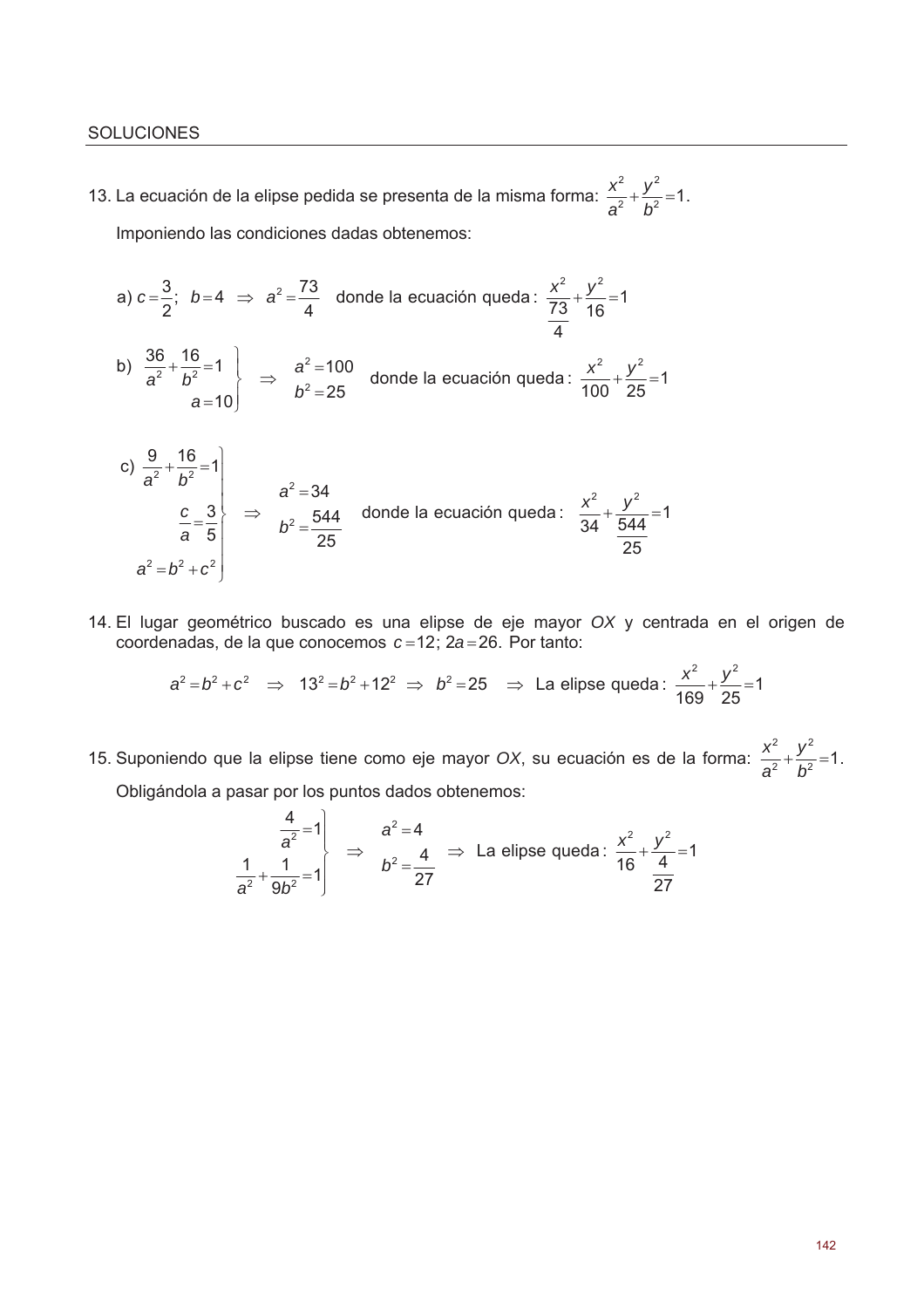16. Queda del siguiente modo:

- a)  $a=6$ ;  $b=8$ ;  $c=10$ Focos:  $(10,0)$   $(-10,0)$ Semiejes:  $a=6$ ;  $b=8$ Excentricidad:  $e = \frac{10}{6} = 1.7$ Asíntotas:  $y = \frac{4}{3}x$ ;  $y = -\frac{4}{3}x$
- b)  $a=5$ ;  $b=2$ ;  $c=\sqrt{29}$ Focos:  $(\sqrt{29},0)$   $(-\sqrt{29},0)$ Semiejes:  $a=5$ ;  $b=2$ Asíntotas:  $y = \frac{2}{5}x$ ;  $y = -\frac{2}{5}x$ Excentricidad:  $e = 1,08$

c) 
$$
\frac{x^2}{1} - \frac{y^2}{4} = 1 \implies a = 1; \quad b = 2; \quad c = \sqrt{5}
$$
  
\nFocos:  $(\sqrt{5}, 0) \quad (-\sqrt{5}, 0)$  Semiejes:  $a = 1; \quad b = 2$   
\nExcentricidad:  $e = \sqrt{5} = 2,24$  Asíntotas:  $y = 2x; \quad y = -2x$ 

d) 
$$
\frac{x^2}{9} - \frac{y^2}{9} = 1 \implies a = 3; \quad b = \frac{3}{2}; \quad c = \sqrt{\frac{45}{4}} = 3,35
$$
  
\nFocos: (3,35;0) (-3,35;0) Semiejes:  $a = 3; \quad b = \frac{3}{2}$   
\nExcentricidad:  $e = 1,12$  Asíntotas:  $y = \frac{1}{2}x; \quad y = -\frac{1}{2}x$ 

17. La ecuación de esta hipérbola corresponde a una hipérbola equilátera referida a sus asíntotas. Sus asíntotas son:  $y=0$ ;  $x=0$ . Sus ejes  $y=x$ ;  $y=-x$ . Todo queda:

$$
\frac{a^2}{2} = 32 \Rightarrow a^2 = 64 \Rightarrow c^2 = 128 \Rightarrow \text{ Sus focus son: } (\sqrt{128}, 0) \; (-\sqrt{128}, 0)
$$

18. Para que represente una hipérbola equilátera,  $a=9$ . El semieje vale  $\frac{2}{3}$ , puesto que la

ecuación es: 
$$
\frac{x^2}{\frac{4}{9}} - \frac{y^2}{\frac{4}{9}} = 1
$$
.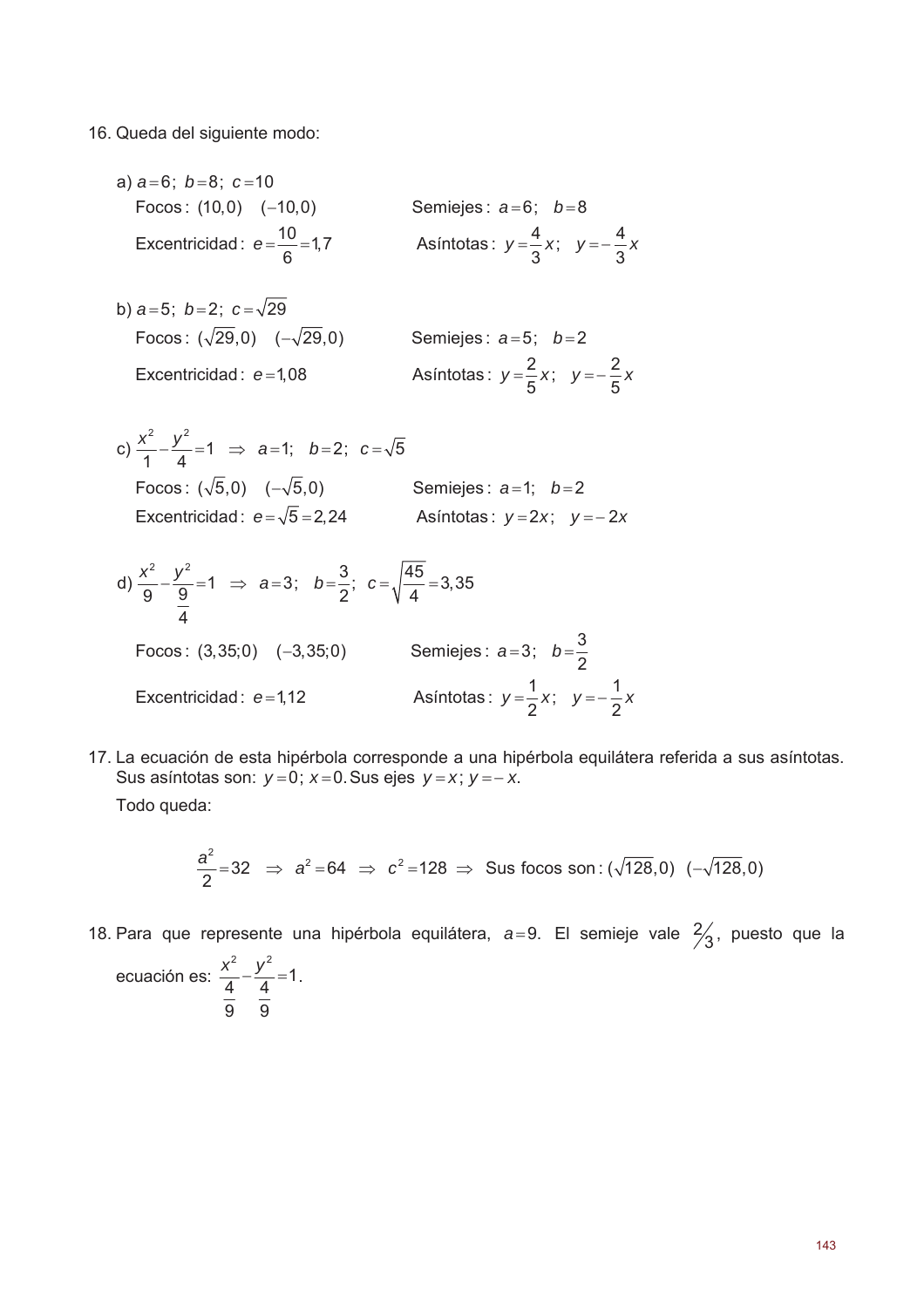19. La ecuación reducida de esta hipérbola es:  $\frac{x^2}{9} - \frac{y^2}{9} = 1$ 

Vértices: 
$$
\left(\frac{3}{\sqrt{2}},0\right) \left(-\frac{3}{\sqrt{2}},0\right)
$$
 Focos:  $(3,67;0) (-3,67;0)$ 

Asíntotas son las rectas de ecuaciones:  $y = \sqrt{2}x$ ;  $y = -\sqrt{2}x$ Las ecuaciones de la tangente y normal en el punto  $(3,3)$  son, respectivamente:

$$
y=2x-3
$$
  $y=-\frac{1}{2}x+\frac{9}{2}$ 

20. La ecuación de la elipse pedida se presenta de la misma forma:  $\frac{x^2}{a^2} - \frac{y^2}{h^2} = 1$ . Imponiendo las condiciones dadas obtenemos:

a)  $a=6$ ;  $b=8$   $\Rightarrow$  donde la ecuación queda:  $\frac{x^2}{36} - \frac{y^2}{64} = 1$ b)  $\frac{9}{a^2} = 1$ <br>  $\frac{25}{a^2} = \frac{9}{b^2} = 1$   $\Rightarrow$   $\frac{a^2 = 9}{b^2 = \frac{81}{16}}$   $\Rightarrow$  donde la ecuación queda:  $\frac{x^2}{9} - \frac{16y^2}{81} = 1$ 

c) 
$$
\frac{288}{a^2} - \frac{25}{b^2} = 1 \}\Rightarrow a^2 = 144 \Rightarrow \text{donde la ecuación queda: } \frac{x^2}{144} - \frac{y^2}{25} = 1
$$
  
c = 13  $\Rightarrow$  a<sup>2</sup> + b<sup>2</sup> = 169

d) 
$$
\frac{100}{a^2} - \frac{16}{b^2} = 1
$$
  
\n $\frac{c}{a} = \frac{\sqrt{5}}{2}$   
\n $a^2 + b^2 = c^2$ \n $\left.\begin{matrix}\n\frac{a^2}{b^2} = 36 \\
\frac{b^2}{b^2} = 9\n\end{matrix}\right\}$  and  $\frac{a^2 - 36}{b^2} \Rightarrow$  do  
\n $\Rightarrow$  do  
\n $\Rightarrow$  do  
\n $\Rightarrow$  do  
\n $\Rightarrow$  do  
\n $\Rightarrow$  do  
\n $\Rightarrow$  do  
\n $\Rightarrow$  do  
\n $\Rightarrow$  do  
\n $\Rightarrow$  do  
\n $\Rightarrow$  do  
\n $\Rightarrow$  do  
\n $\Rightarrow$  do  
\n $\Rightarrow$  do  
\n $\Rightarrow$  do  
\n $\Rightarrow$  do  
\n $\Rightarrow$  do  
\n $\Rightarrow$  do  
\n $\Rightarrow$  do  
\n $\Rightarrow$  do  
\n $\Rightarrow$  do  
\n $\Rightarrow$  do  
\n $\Rightarrow$  do  
\n $\Rightarrow$  do  
\n $\Rightarrow$  do  
\n $\Rightarrow$  do  
\n $\Rightarrow$  do  
\n $\Rightarrow$  do  
\n $\Rightarrow$  do  
\n $\Rightarrow$  do  
\n $\Rightarrow$  do  
\n $\Rightarrow$  do  
\n $\Rightarrow$  do  
\n $\Rightarrow$  do  
\n $\Rightarrow$  do  
\n $\Rightarrow$  do  
\n $\Rightarrow$  do  
\n $\Rightarrow$  do  
\n $\Rightarrow$  do  
\n $\Rightarrow$  do  
\n $\Rightarrow$  do  
\n $\Rightarrow$  do  
\n $\Rightarrow$  do  
\n $\Rightarrow$  do  
\n $\Rightarrow$  do  
\n $\Rightarrow$  do  
\n $\Rightarrow$  do  
\n $\Rightarrow$  do  
\n $\Rightarrow$  do  
\n $\Rightarrow$  do  
\n $\Rightarrow$  do  
\n $\Rightarrow$  do  
\n $\Rightarrow$  do  
\n $\Rightarrow$  do  
\n $\Rightarrow$  do  
\n $\Rightarrow$  do  
\n $\Rightarrow$ 

21. Las parábolas quedan del siguiente modo:

a) Esta parábola tiene por eje el eje OY y por vértice el punto  $V(0,-1)$ . Además, la distancia  $d(V,F)=\frac{p}{2} \Rightarrow p=6$ . La ecuación de la parábola puede representarse del siguiente modo:  $(x-0)^2 = 12(y+1) \Rightarrow x^2 - 12y - 12 = 0$ .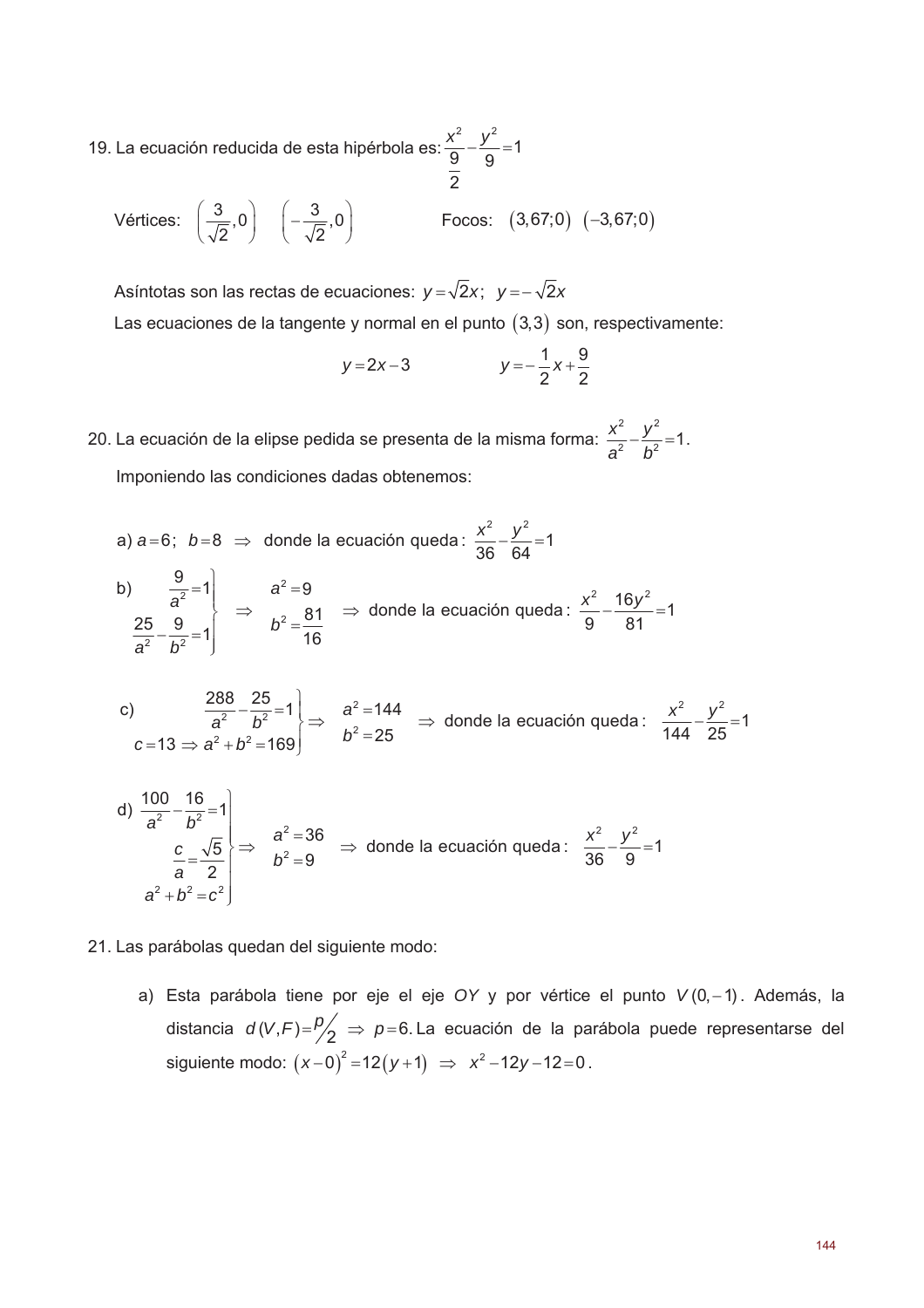- b) Esta parábola tiene por eje la recta  $y=4$  y el parámetro p vale 6, pues ocurre que:  $\frac{p}{2}$ =d(V, directriz)  $\Rightarrow$   $\frac{p}{2}$ =3  $\Rightarrow$  p=6. La ecuación de la parábola queda:  $(y-4)^2 = 12(x-3) \Rightarrow y^2 - 8y - 12x + 52 = 0$ .
- c) La ecuación de todas las parábolas que tienen por vértice el punto  $V(2, -4)$  y por eje la recta  $x = 2$  es de la forma:  $(x-2)^2 = 2p(y+4)$ . Obligándola a que pase por el punto  $A(8, -7)$ , dado que obtenemos  $p = -6$ , la ecuación final quedará:  $(x-2)^2 = -12(y+4) \Rightarrow x^2 - 4x + 12y + 52 = 0$ .
- 22. Todas las parábolas de eje paralelo a OX tienen por ecuación  $(y b)^2 = 2p(x a)$ . Obligándola a que pase por los puntos dados obtenemos la ecuación:

 $(1-b)^2 = 2p(6-a)$ <br>  $(3-b)^2 = 2p(-2-a)$ <br>  $\Rightarrow$   $\Rightarrow$   $\Rightarrow$   $\Rightarrow$  La parábola queda es :(y-3)<sup>2</sup> =  $\frac{1}{2}(x+2)$  ⇒ x=2y<sup>2</sup> -12y +16<br>  $(6-b)^2 = 2p(16-a)$ <br>  $p = \frac{1}{4}$ 

23. La ecuación de esta parábola se puede escribir de la forma:  $(x+1)^2 = y + 16$ . De esta expresión se pueden deducir los demás elementos:

| Eje: $x = -1$         | Directriz: $y=-\frac{65}{4}$            |
|-----------------------|-----------------------------------------|
| Vértice : $V(-1,-16)$ | Foco: $F\left(-1, -\frac{63}{4}\right)$ |

24. Los puntos con igual abscisa que ordenada los hallamos resolviendo el sistema:

$$
\begin{array}{c}\ny = x^2 - 3x + 3 \\
y = x\n\end{array} \Rightarrow \begin{array}{c}\nP(1,1) \\
Q(3,3)\n\end{array}
$$

La recta tangente en  $P(1,1)$  tiene por ecuación:  $y-1=-1(x-1) \Rightarrow y=-x+2$ La recta tangente en Q(3,3) tiene por ecuación:  $y-3=3(x-3) \Rightarrow y=3x-6$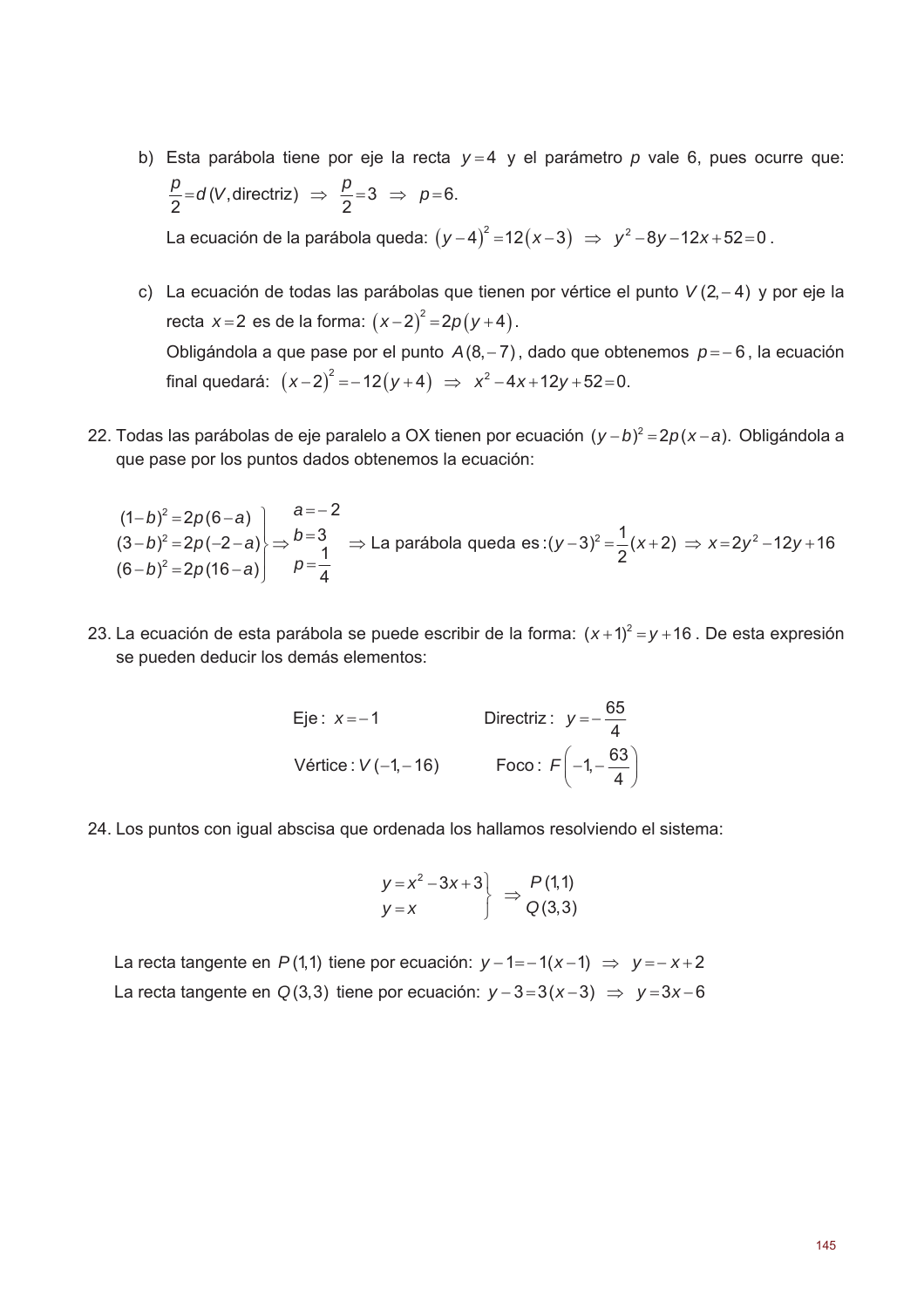- 25. Transformando cada una de estas ecuaciones en su correspondiente obtenemos los elementos:
	- a)  $y^2 + 6y + 12 = 0$   $\Rightarrow$   $y^2 = -6(x+2)$ Eje:  $y=0$  Vértice:  $V(-2,0)$  Foco:  $F\left(-\frac{7}{2},0\right)$  Directriz:  $x=-\frac{1}{2}$
	- b)  $x^2-4x-4y=8$   $\implies$   $(x-2)^2=4(y+3)$ Eje:  $x=2$  Vértice:  $V(2,-3)$  Foco:  $F(2,-2)$  Directriz:  $y=-4$

c) 
$$
y^2 + 6y - 2x + 9 = 0 \implies (y+3)^2 = 2(x-0)
$$
  
Eje:  $y = -3$  Vértice:  $V(0, -3)$  Foco:  $F(\frac{1}{2}, -3)$  Directriz:  $x = -\frac{1}{2}$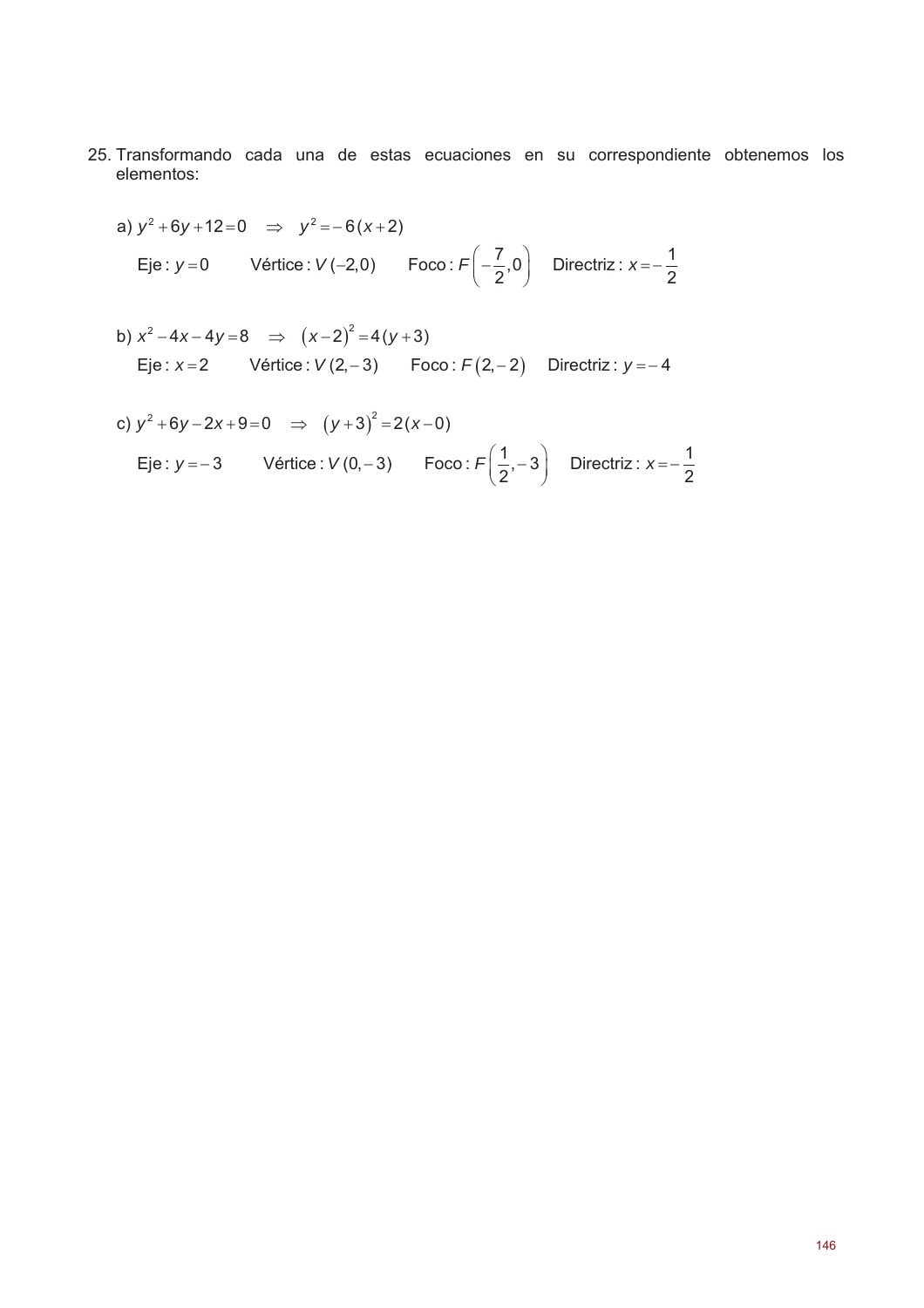# **ACTIVIDADES FINALES**

- 26. Halla los puntos de intersección de la circunferencia  $x^2 + y^2 = 40$ con los siguientes elementos: a) La recta  $x - 2y + 2 = 0$ b) La elipse  $9x^2 + 16y^2 = 25$ 
	- c) La hipérbola  $x^2 25y^2 = 25$
	- d) La hipérbola  $xy = 20$
	-
- 27. Halla el lugar geométrico de los puntos del plano que equidistan del punto  $P(2, -3)$  y de la recta  $x - 2 = 0$ . ¿Qué cónica obtienes?
- 28. Determina la ecuación de la circunferencia en cada uno de los siguientes apartados:
	- a) Es tangente a las rectas  $x + 2 = 0$ ,  $y + 2 = 0$  y pasa por el punto  $P(0, 7)$ .
	- b) Pasa por el punto A(0, 8) y es tangente en el origen de coordenadas a la bisectriz del segundo cuadrante.



- 29. Halla el lugar geométrico de los puntos del plano cuya suma de distancias a los puntos  $(2, 1)$  y  $(-2, 1)$  es 8 unidades.
- 30. Halla todos los elementos de la cónica de ecuación  $y^2 8y + 4x + 4 = 0$ . Indica qué tipo de cónica es y represéntala gráficamente.
- 31. Encuentra la ecuación de la circunferencia circunscrita al triángulo de vértices  $P(1, 0)$ ,  $Q(1, 4)$  y  $R(4, 1)$ . Halla la ecuación de la recta tangente en el punto R.
- 32. Considérese la hipérbola  $xy = 32$ . Halla la ecuación de la secante a dicha curva que pasa por los puntos de abscisa  $x = 1$ ,  $x = 2$ . Halla también las ecuaciones de las tangentes a la hipérbola que son paralelas a dicha secante.
- 33. Se desea plantar un seto en un jardín con la forma de alguna cónica y, para ello, se dispone de una cuerda de 10 m de longitud:
	- a) Indica qué tipos de cónicas se pueden trazar con la ayuda de la cuerda, utilizando toda su longitud, y de qué manera habría que proceder en cada caso.
	- b) Calcula todos los elementos de las curvas que se pudieran obtener.
- 34. Halla la ecuación de la circunferencia de diámetro A(1, 1), B(2, -2). ¿El punto T(3, -1) pertenece a esta circunferencia? Si es así, halla su punto diametralmente opuesto y las ecuaciones de las tangentes en este punto  $T$  y en su punto diametralmente opuesto.

35. Calcula la ecuación reducida de la hipérbola que pasa por los puntos A(5, 2) y  $B\left(3\sqrt{2},\frac{3}{2}\right)$ . Represéntala gráficamente.

36. Una parábola de eje paralelo al eje de ordenadas pasa por los puntos A(2, 0), B(6, 0) y C(0, 6). Encuentra su ecuación y sus elementos. Represéntala gráficamente.

37. Halla las ecuaciones de las tangentes trazadas a la circunferencia de ecuación  $x^2 + y^2 = 25$  desde el punto (8, 0).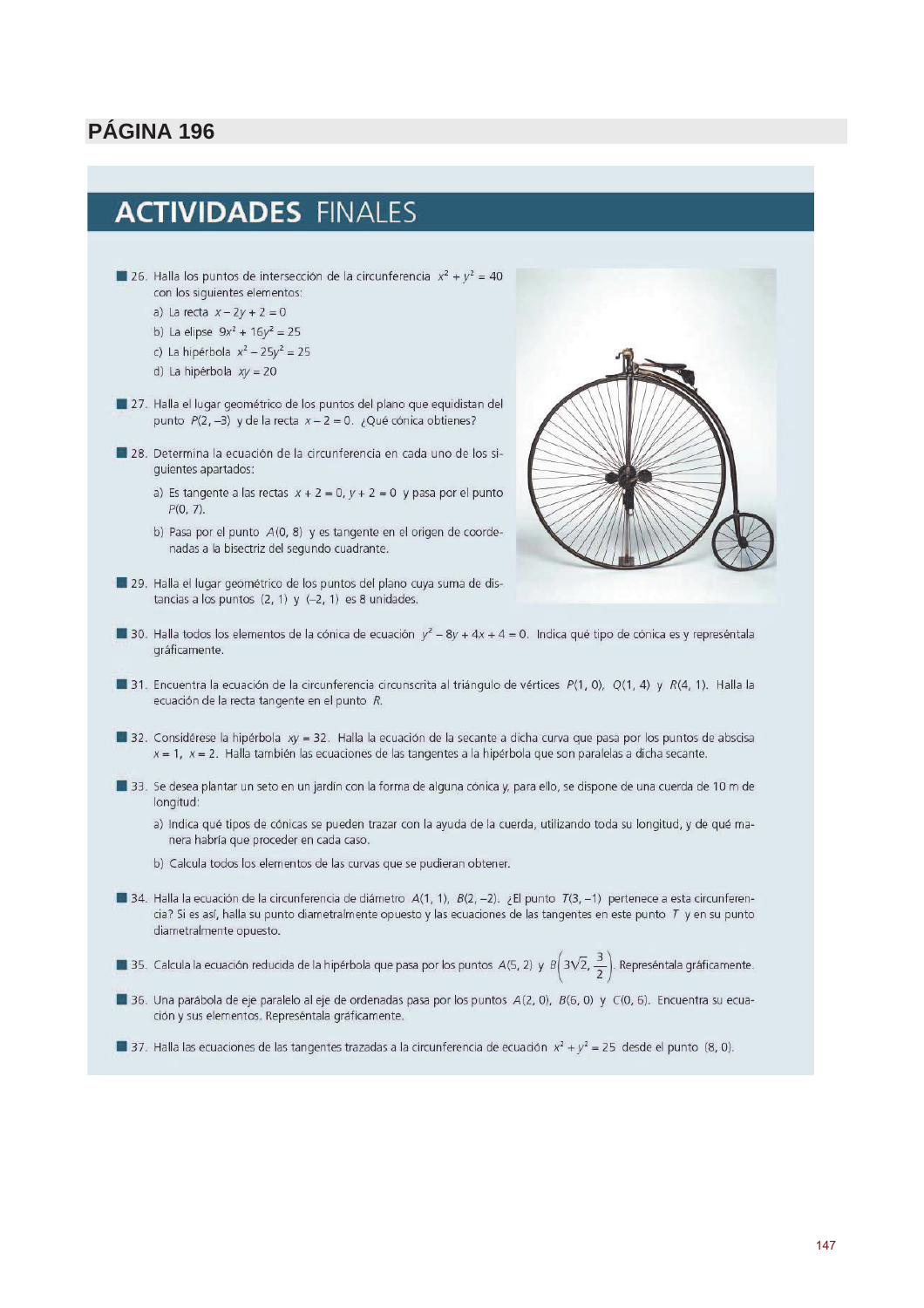26. Hallamos los puntos dados resolviendo los respectivos sistemas:

a) 
$$
\begin{aligned}\nx^2 + y^2 &= 40 \\
x - 2y + 2 &= 0\n\end{aligned}\n\Rightarrow P(-6, -2) Q\left(\frac{26}{5}, \frac{18}{5}\right)
$$
\nb) 
$$
\begin{aligned}\nx^2 + y^2 &= 40 \\
9x^2 + 16y^2 &= 25\n\end{aligned}\n\Rightarrow \text{ No tiene solution, luego}\n\nc) 
$$
\begin{aligned}\nx^2 + y^2 &= 40 \\
x^2 - 25y^2 &= 25\n\end{aligned}\n\Rightarrow \begin{aligned}\nP(6, 28; 0, 76) Q(6, 28; -0, 76) \\
P(-6, 28; 0, 76) Q(-6, 28; -0, 76) \\
Q(-6, 28; -0, 76)\n\end{aligned}
$$
\nd) 
$$
\begin{aligned}\nx^2 + y^2 &= 40 \\
xy &= 20\n\end{aligned}\n\Rightarrow \begin{aligned}\nP(4, 47; 4, 47) \\
Q(-4, 47; -4, 47)\n\end{aligned}
$$
$$

27. Es una recta de ecuación  $y = -3$ .

28. En cada uno de los casos quedará:

a)La circunferencia tendrá por centro  $C(a,a)$  y su radio valdrá  $(a+2)$  unidades. Como ha de pasar por el punto P dado, podemos escribir:

$$
d(P,C)
$$
=radio= $\sqrt{a^2 + (a-7)^2} = a+2$ 

Operando obtenemos dos circunferencias:

- $C_1$  = centro (3,3) y radio = 5 cuya ecuación queda:  $(x-3)^2 + (y-3)^2 = 25$  $C_2$  = centro (15,15) y radio = 17 cuya ecuación queda:  $(x-15)^2 + (y-15)^2 = 289$
- b) Al ser tangente en el  $O(0,0)$  a la recta  $x+y=0$ , tendrá el centro C en la recta perpendicular a la tangente en el punto O de tangencia, es decir, en la recta  $x - y = 0$ . Además, por pasar por A y por O el centro está en la mediatriz del segmento AO, es decir, en la recta  $v-4=0$ .

Luego el centro es el punto  $C(4,4)$  y el radio  $r = \sqrt{32}$ .

La ecuación final de la circunferencia es:  $(x-4)^2 + (y-4)^2 = 32$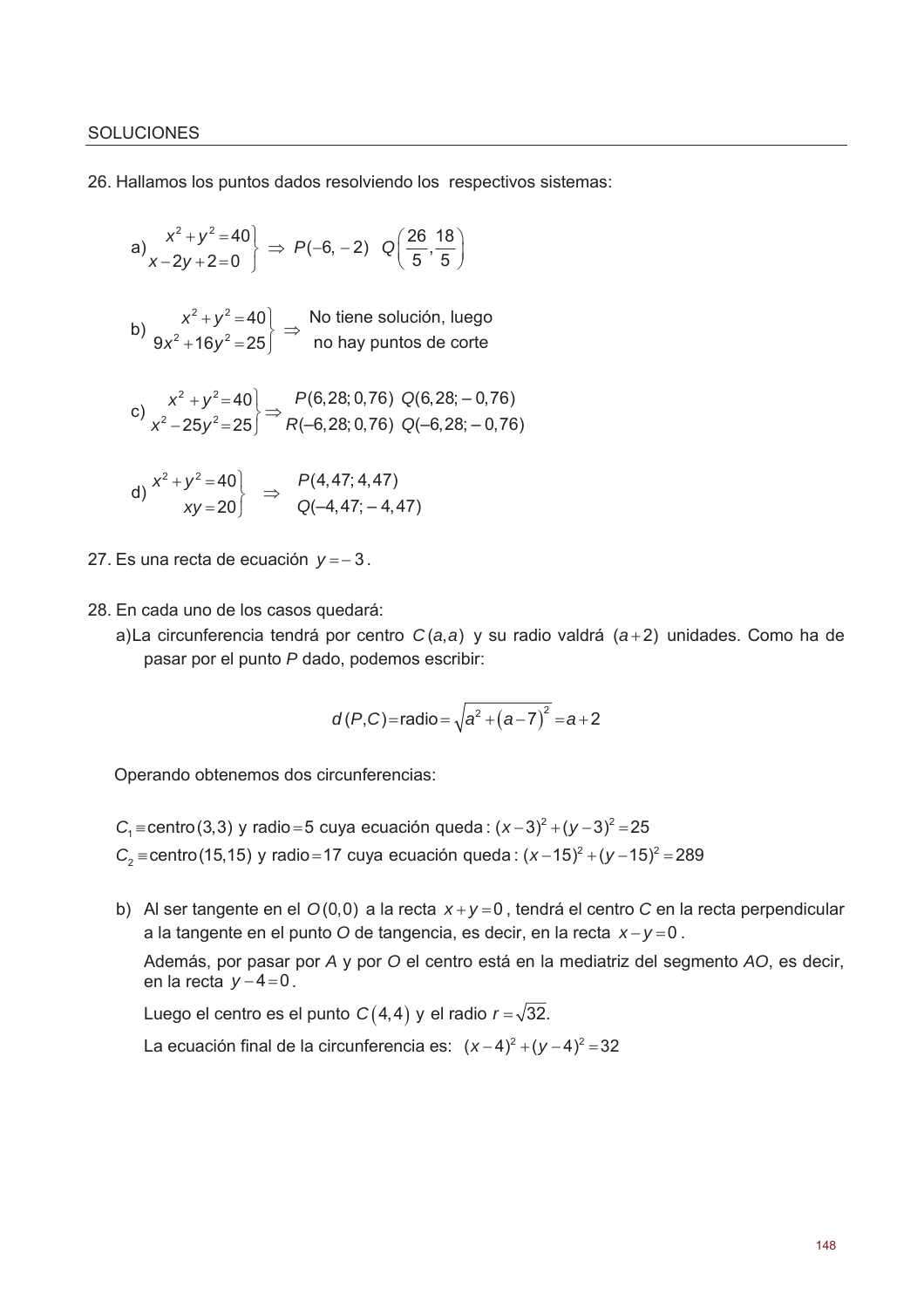29. El lugar geométrico buscado corresponde a una elipse no centrada en el origen de coordenadas. Obtenemos su ecuación imponiendo el enunciado a los puntos  $P(x, y)$ .

$$
\sqrt{(x-2)^2+(y-1)^2}+\sqrt{(x+2)^2+(y-1)^2}=8
$$

Operando obtenemos:  $3x^2 + 4y^2 - 8y - 44 = 0$ 

30. Es una parábola de ecuación:  $(y-4)^2 = -4(x-3)$ . Se pueden extraer los elementos a partir de la ecuación.

Estos quedan: Eje:  $y=4$  Vértice:  $V(3,4)$  Foco:  $F(2,4)$  Directriz:  $x=4$ 

31. La circunferencia circunscrita al triángulo PQR tendrá el centro en el circuncentro del triángulo, es decir, en el punto  $C(2,2)$  y su radio es la distancia del centro a uno de los puntos dados, es decir.  $r = \sqrt{5}$ .

Su ecuación es:  $(x-2)^2 + (y-2)^2 = 5$ 

32. Hallamos la ecuación de la secante que pasa por los puntos A(1,32) y B(2,16), siendo ésta la recta:  $16x + y - 48 = 0$ .

Las rectas paralelas a esta secante serán de la forma:  $16x + y + K = 0$ .

Obligando a que esta recta corte en un solo punto a la hipérbola, obtenemos:  $K = \pm 32\sqrt{2}$ .

Luego las ecuaciones de las rectas tangentes son:  $16x + y + 32\sqrt{2} = 0$ ;  $16x + y - 32\sqrt{2} = 0$ 

33. Las soluciones quedan:

Se puede trazar circunferencias de radio menor o iqual que 10 m. Se pueden trazar elipses, con el procedimiento del jardinero, utilizando cuerdas de 10 m.

En la circunferencia hay que dar el centro y el radio. El semieje mayor de las elipses no puede superar los 10 m.